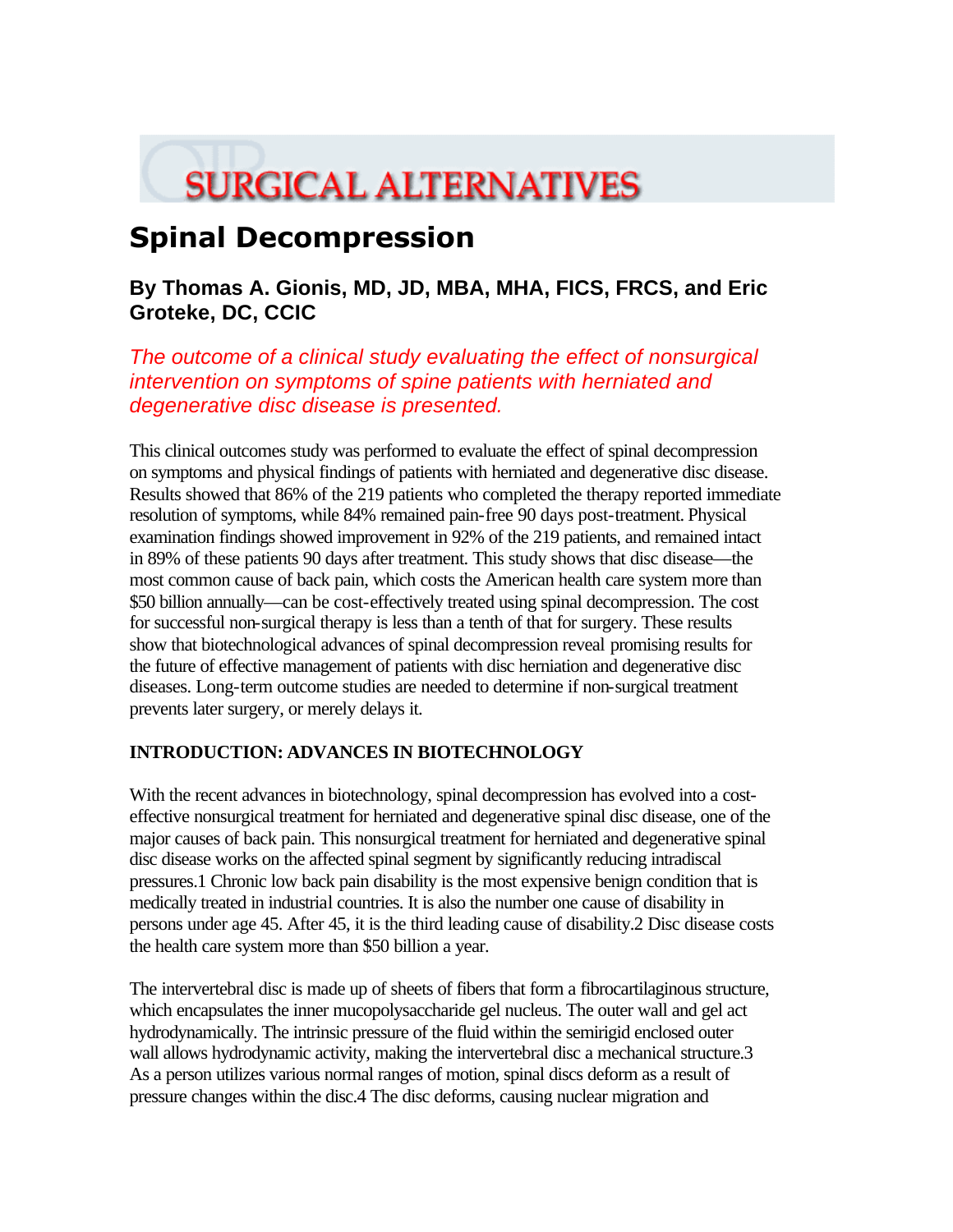elongation of annular fibers. Osteophytes develop along the junction of vertebral bodies and discs, causing a disease known as spondylosis. This disc narrows from the alteration of the nucleus pulposus, which changes from a gelatinous consistency to a more fibrous nature as the aging process continues. The disc space thins with sclerosis of the cartilaginous end plates and new bone formation around the periphery of the contiguous vertebral surfaces. The altered mechanics place stress on the posterior diarthrodial joints, causing them to lose their normal nuclear fulcrum for movement. With the loss of disc space, the plane of articulation of the facet surface is no longer congruous. This stress results in degenerative arthritis of the articular surfaces.5

This is especially important in occupational repetitive injuries, which make up a majority of work-related injuries. When disc degeneration occurs, the layers of the annulus can separate in places and form circumferential tears. Several of these circumferential tears may unite and result in a radial tear where the material may herniate to produce disc herniation or prolapse. Even though a disc herniation may not occur, the annulus produces weakening, circumferential bulging, and loss of intervertebral disc height. As a result, discograms at this stage usually reveal reduced interdiscal pressure.

The early changes that have been identified in the nucleus pulposus and annulus fibrosis are probably biomechanical and relate to aging. Any additional trauma on these changes can speed up the process of degeneration. When there is a discogenic injury, physical displacement occurs, as well as tissue edema and muscle spasm, which increase the intradiscal pressures and restrict fluid migration.6 Additionally, compression injuries causing an endplate fracture can predispose the disc to degeneration in the future.

The alteration of normal kinetics is the most prevalent cause of lower back pain and disc disruption and thus it is vital to maintain homeostasis in and around the spinal disc; Yong-Hing and Kirkaldy-Willis7 have correlated this degeneration to clinical symptoms. The three clinical stages of spinal degeneration include:

- 1. **Stage of Dysfunction.** There is little pathology and symptoms are subtle or absent. The diagnosis of Lumbalgia and rotatory strain are commonly used.
- 2. **Stage of Instability.** Abnormal movement of the motion segment of instability exists and the patient complains of moderate symptoms with objective findings. Conservative care is used and sometimes surgery is indicated.
- 3. **Stage of Stabilization.** The third phase where there are severe degenerative changes of the disc and facets reduce motion with likely stenosis.

Spinal decompression has been shown to decompress the disc space, and in the clinical picture of low back pain is distinguishable from conventional spinal traction.8,9 According to the literature, traditional traction has proven to be less effective and biomechanically inadequate to produce optimal therapeutic results.8-11 In fact, one study by Mangion et al concluded that any benefit derived from continuous traction devices was due to enforced immobilization rather than actual traction.10 In another study, Weber compared patients treated with traction to a control group that had simulated traction and demonstrated no significant differences.11 Research confirms that traditional traction does not produce spinal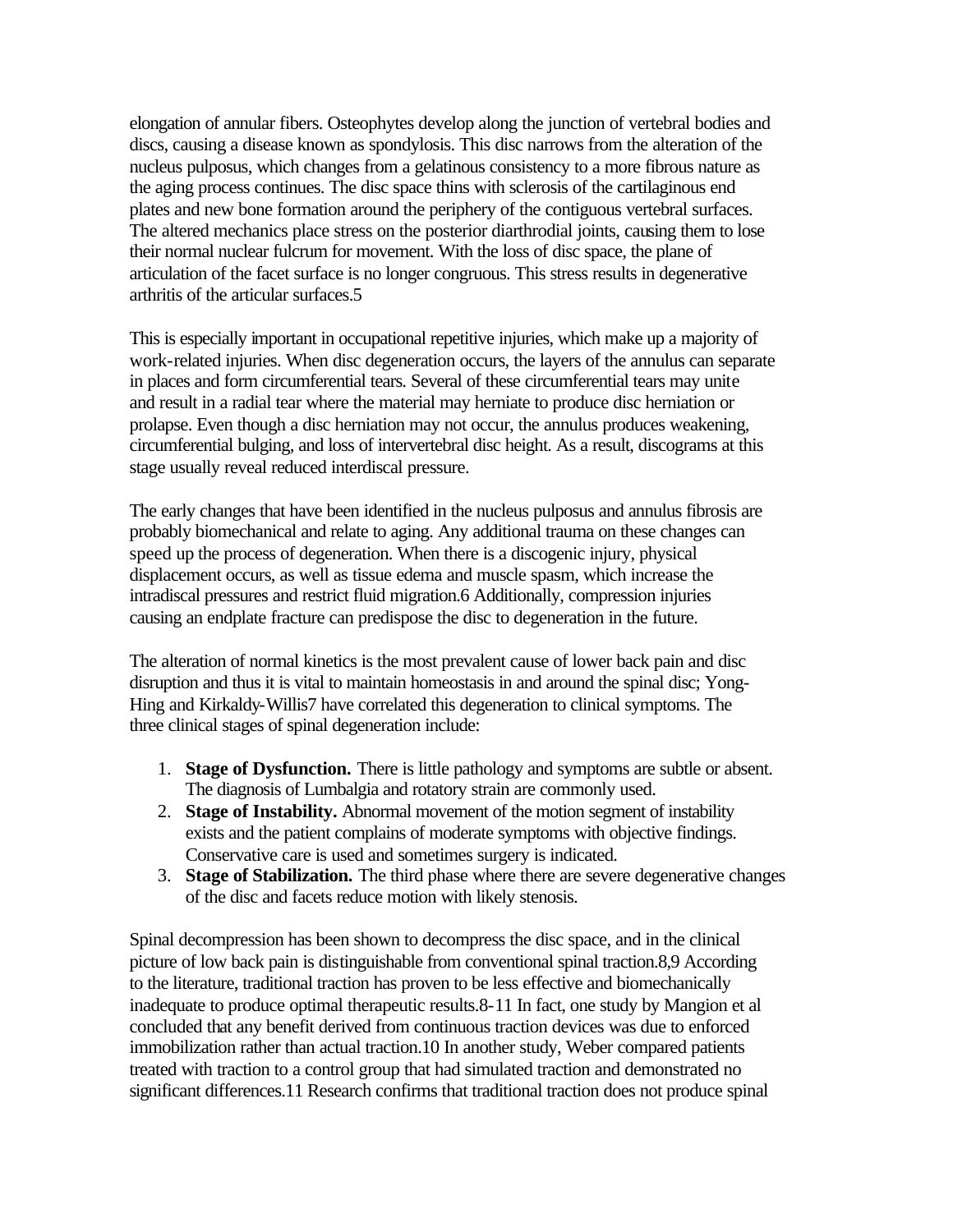decompression. Instead, decompression, that is, unloading due to distraction and positioning of the intervertebral discs and facet joints of the lumbar spine, has been proven an effective treatment for herniated and degenerative disc disease, by producing and sustaining negative intradiscal pressure in the disc space. In agreement with Nachemon's findings and Yong-Hing and Kirkaldy-Willis,1 spinal decompression treatment for low back pain intervenes in the natural history of spinal degeneration.7,12 Matthews13 used epidurography to study patients thought to have lumbar disc protrusion. With applied forces of 120 pounds x 20 minutes, he was able to demonstrate that the contrast material was drawn into the disc spaces by osmotic changes. Goldfish14 speculates that the degenerated disc may benefit by lowering intradiscal pressure, affecting the nutritional state of the nucleus pulposus. Ramos and Martin8 showed by precisely directed distraction forces, intradiscal pressure could dramatically drop into a negative range. A study by Onel et al15 reported the positive effects of distraction on the disc with contour changes by computed tomography imaging. High intradiscal pressures associated with both herniated and degenerated discs interfere with the restoration of homeostasis and repair of injured tissue.

Biotechnological advances have fostered the design of Food and Drug Administrationapproved ergonomic devices that decompress the intervertebral discs. The biomechanics of these decompression/reduction machines work by decompression at the specific disc level that is diagnosed from finding on a comprehensive physical examination and the appropriate diagnostic imaging studies. The angle of decompression to the affected level causes a negative pressure intradiscally that creates an osmotic pressure gradient for nutrients, water, and blood to flow into the degenerated and/or herniated disc thereby allowing the phases of healing to take place.

This clinical outcomes study, which was performed to evaluate the effect of spinal decompression on symptoms of patients with herniated and degenerative disc disease, showed that 86% of the 219 patients who completed therapy reported immediate resolution of symptoms, and 84% of those remained pain-free 90 days post-treatment. Physical examination findings revealed improvement in 92% of the 219 patients who completed the therapy.

#### **METHODS**

The study group included 229 people, randomly chosen from 500 patients who had symptoms associated with herniated and degenerative disc disease that had been ongoing for at least 4 weeks. Inclusion criteria included pain due to herniated and bulging lumbar discs that is more than 4 weeks old, or persistent pain from degenerated discs not responding to 4 weeks of conservative therapy. All patients had to be available for 4 weeks of treatment protocol, be at least 18 years of age, and have an MRI within 6 months. Those patients who had previous back surgery were excluded. Of note, 73 of the patients had experienced one to three epidural injections prior to this episode of back pain and 22 of those patients had epidurals for their current condition. Measurements were taken before the treatments began and again at week two, four, six, and 90 days post treatment. At each testing point a questionnaire and physical examination were performed without prior documentation present in order to avoid bias. Testing included the Oswetry questionnaire, which was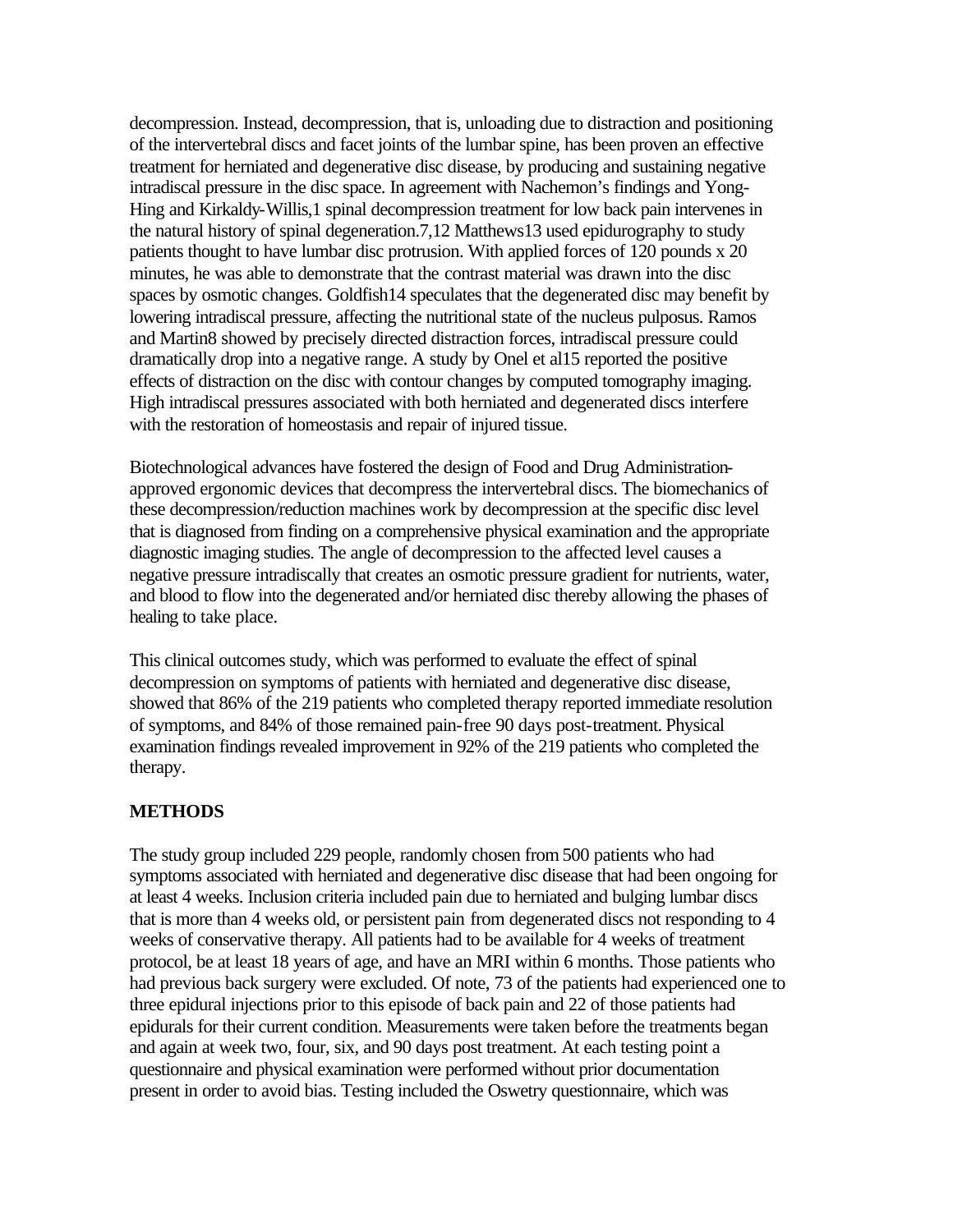utilized to quantify information related to measurement of symptoms and functional status. Ten categories of questions about everyday activities were asked prior to the first session and again after treatment and 30 days following the last treatment.

Testing also consisted of a modified physical examination, including evaluation of reflexes (normal, sluggish, or absent), gait evaluation, the presence of kyphosis, and a straight leg raising test (radiating pain into the lower back and leg was categorized when raising the leg over 30 degrees or less is considered positive, but if pain remained isolated in the lower back, it was considered negative). Lumbar range of motion was measured with an ergonometer. Limitations ranging from normal to over 15 degrees in flexion and over 10 degrees in rotation and extension were positive findings. The investigator used pinprick and soft touch to determine the presence of gross sensory deficit in the lower extremities.

Of the 229 patients selected, only 10 patients did not complete the treatment protocol. Reasons for noncompletion included transportation issues, family emergencies, scheduling conflicts, lack of motivation, and transient discomfort. The patient protocol provided for 20 treatments of spinal decompression over a 6-week course of therapy. Each session consisted of a 45-minute treatment on the equipment followed by 15 minutes of ice and interferential frequency therapy to consolidate the lumbar paravertebral muscles. The patient regimen included 2 weeks of daily spinal decompression treatment (5 days per week), followed by three sessions per week for 2 weeks, concluding with two sessions per week for the remaining 2 weeks of therapy.

On the first day of treatment, the applied pressure was measured as one half of the person's body weight minus 10 pounds, followed on the second day with one half of the person's body weight. The pressure placed for the remainder of the 18 sessions was equivalent to one half of the patient's body weight plus an additional 10 pounds. The angle of treatment was set according to manufacturer's protocol after identifying a specific lumbar disc correlated with MRI findings. A session would begin with the patient being fitted with a



customized lower and upper harness to fit their specific body frame. The patient would step onto a platform located at the base of the equipment, which simultaneously calculated body weight and determined proper treatment pressure. The patient was then lowered into the supine position, where the investigator would align the split of table with the top of the patient's iliac crest. A pneumatic air pump was used to automatically increase lordosis of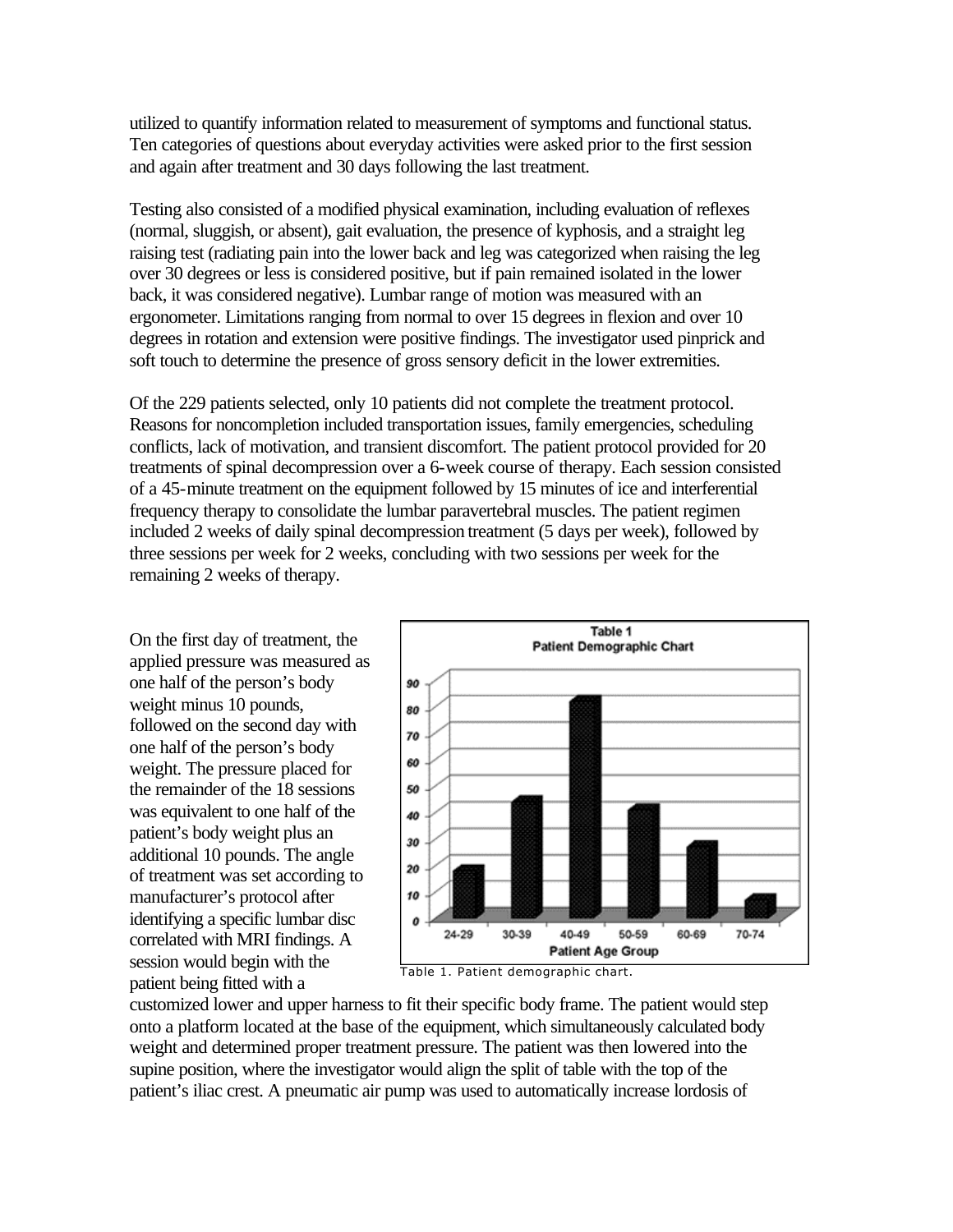the lumbar spine for patient comfort. The patient's chest harness was attached and tightened to the table. An automatic shoulder support system tightened and affixed the patient's upper body. A knee pillow was placed to maintain slight flexion of the knees. With use of the previously calculated treatment pressures, spinal decompression was then applied. After treatment, the patient received 15 minutes of interferential frequency (80 to 120 Hz) therapy and cold packs to consolidate paravertebral muscles.

During the initial 2 weeks of treatment, the patients were instructed to wear lumbar support belts and limit activities, and were placed on light duty at work. In addition, they were prescribed a nonsteroidal, to be taken 1 hour before therapy and at bedtime during the first 2 weeks of treatment. After the second week of treatment, medication was decreased and moderate activity was permitted.

Data was collected from 219 patients treated during this clinical study. Study demographics consisted of 79 female and 140 male patients. The patients treated ranged from 24 to 74 years of age (see Table 1). The average weight of the females was 146 pounds and the average weight of the men was 195 pounds. According to the Oswestry Pain Scale, patients reported their symptoms ranging from no pain (0) to severe pain (5).

# **PATIENT GROUPS**

The patients were further subdivided into six groups:

- 1. single lateral herniation 67 cases
- 2. single central herniation 22 cases
- 3. single lateral herniation with disc degeneration 32 cases
- 4. single central herniation with disc degeneration. 24 cases
- 5. more than 1 herniation with disc degeneration 17 cases
- 6. more than 1 herniation without disc degeneration 57 cases

# **RESULTS**

According to the self-rated Oswestry Pain Scale, treatment was successful in 86% of the 219 patients included in this study (Table 2, page 39). Treatment success was defined by a reduction in pain to 0 or 1 on the pain scale. The perception of pain was none 0 to occasional 1 without any further need for medication or treatment in 188 patients. These patients reported complete resolution of pain, lumbar range of motion was normalized, and there was recovery of any sensory or motor loss. The remaining 31 patients reported significant pain and disability, despite some improvement in their overall pain and disability score.

| Diagnosis MRI<br>'N.<br>Male<br>emale<br>S1UVE | $\%$ Or |
|------------------------------------------------|---------|
|------------------------------------------------|---------|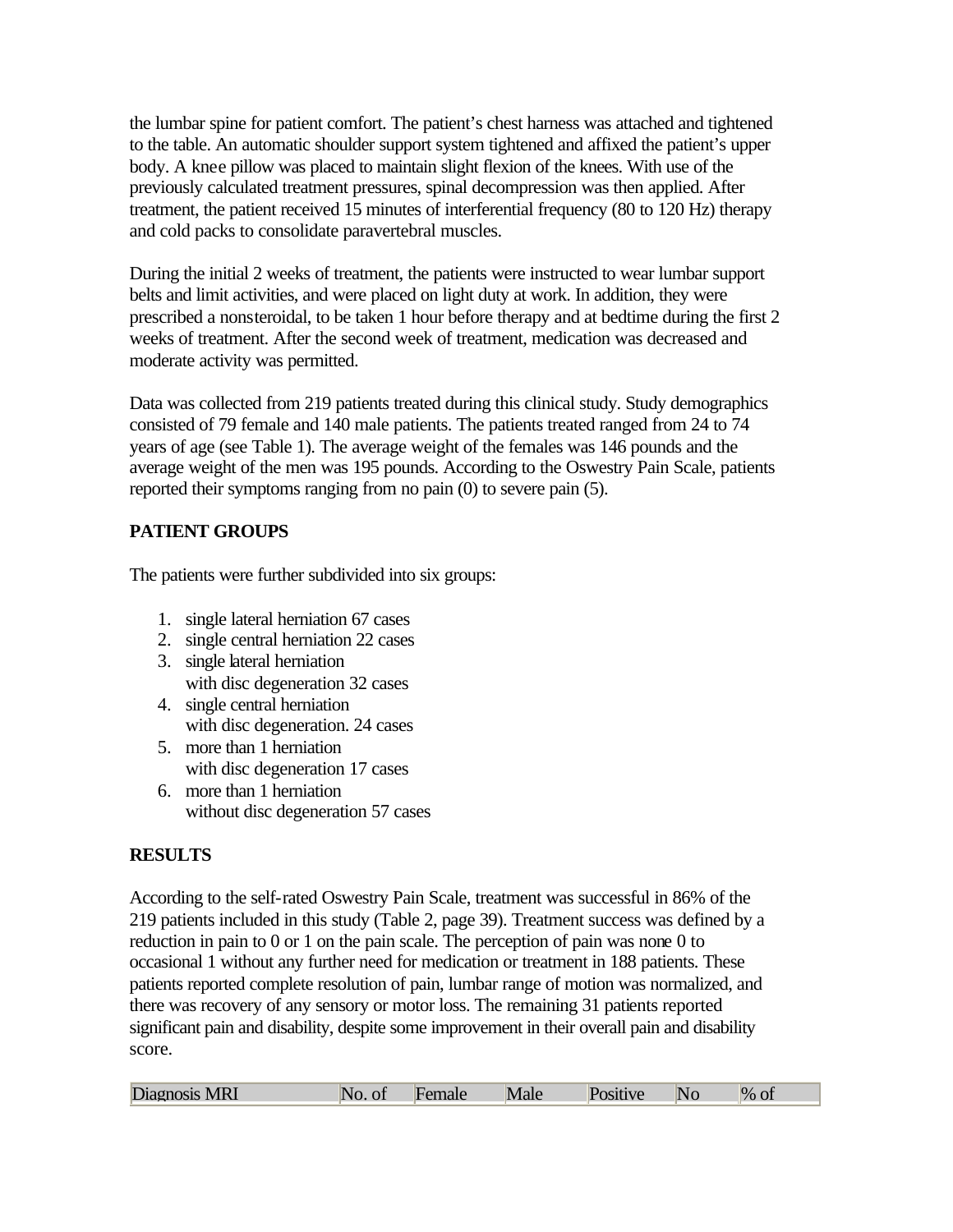| Findings                                           | CaseS | Patients | Patients | Result | <b>Result</b>   | <b>Success</b> |
|----------------------------------------------------|-------|----------|----------|--------|-----------------|----------------|
| Single Herniation Lateral                          | 67    | 26       | 41       | 63     | $\vert 4 \vert$ | 94             |
| <b>Single Herniation Central</b>                   | 22    | 11       | 11       | 20     | 2               | 90             |
| Single Herniation w/<br>Degeneration               | 24    | 5        | 19       | 24     | $\vert 0 \vert$ | 100            |
| <b>Single Herniation Lateral</b><br>w/Degeneration | 32    | 14       | 18       | 29     | 3               | 91             |
| Multiple Herniations w/o<br>Degeneration           | 57    | 21       | 36       | 39     | 18              | 68             |
| Multiple Herniations w/<br>Degeneration            | 17    |          | 15       | 13     | $\overline{4}$  | 77             |
| <b>TOTAL</b>                                       | 219   | 79       | 140      | 188    | 31              | 86             |

Table 2. Results on self-rated Oswestry Pain Scale after treatment.

In this study, only patients diagnosed with herniated and degenerative discs with at least a 4 week onset were eligible. Each patient's diagnosis was confirmed by MRI findings. All selected patients reported 3 to 5 on the pain scale with radiating neuritis into the lower extremities. By the second week of treatment, 77% of patients had a greater than 50% resolution of low back pain. Subsequent orthopedic examinations demonstrated that an increase in spinal range of motion directly correlated with an improvement in straight leg raises and reflex response. Table 2 shows a summary of the subjective findings obtained during this study by category and total results post treatment. After 90 days, only five patients (2%) were found to have relapsed from the initial treatment program.

| Diagnosis MRI<br>Findings                                | Improved<br>Gait | Sluggish<br>to Normal<br><b>Reflexes</b> | Improved<br>Sensory<br>Reception | Improved<br>Motor<br>Limitation | Abnormal to<br>Normal<br>Straight Leg<br><b>Raise Test</b> | Improved<br>Spinal<br>Range of<br>Motion |
|----------------------------------------------------------|------------------|------------------------------------------|----------------------------------|---------------------------------|------------------------------------------------------------|------------------------------------------|
| Single Herniation<br>Lateral                             | 98%              | 98%                                      | 96%                              | 90%                             | 92%                                                        | 95%                                      |
| Single Herniation<br>Central                             | 100%             | 100%                                     | 94%                              | 92%                             | 96%                                                        | 90%                                      |
| Single Herniation<br>w/Degeneration                      | 99%              | 96%                                      | 90%                              | 84%                             | 94%                                                        | 90%                                      |
| <b>Single Herniation</b><br>Lateral $w/$<br>Degeneration | 94%              | 97%                                      | 94%                              | 88%                             | 90%                                                        | 92%                                      |
| Multiple<br>Herniations w/o<br>Degeneration              | 96%              | 94%                                      | 94%                              | 81%                             | 82%                                                        | 92%                                      |
| Multiple<br>Herniations w/<br>Degeneration               | 92%              | 94%                                      | 88%                              | 82%                             | 80%                                                        | 82%                                      |
| <b>AVERAGE</b>                                           | 0604             | $\Omega$                                 | 0204                             | Q60/                            | QO0                                                        | $\Omega$                                 |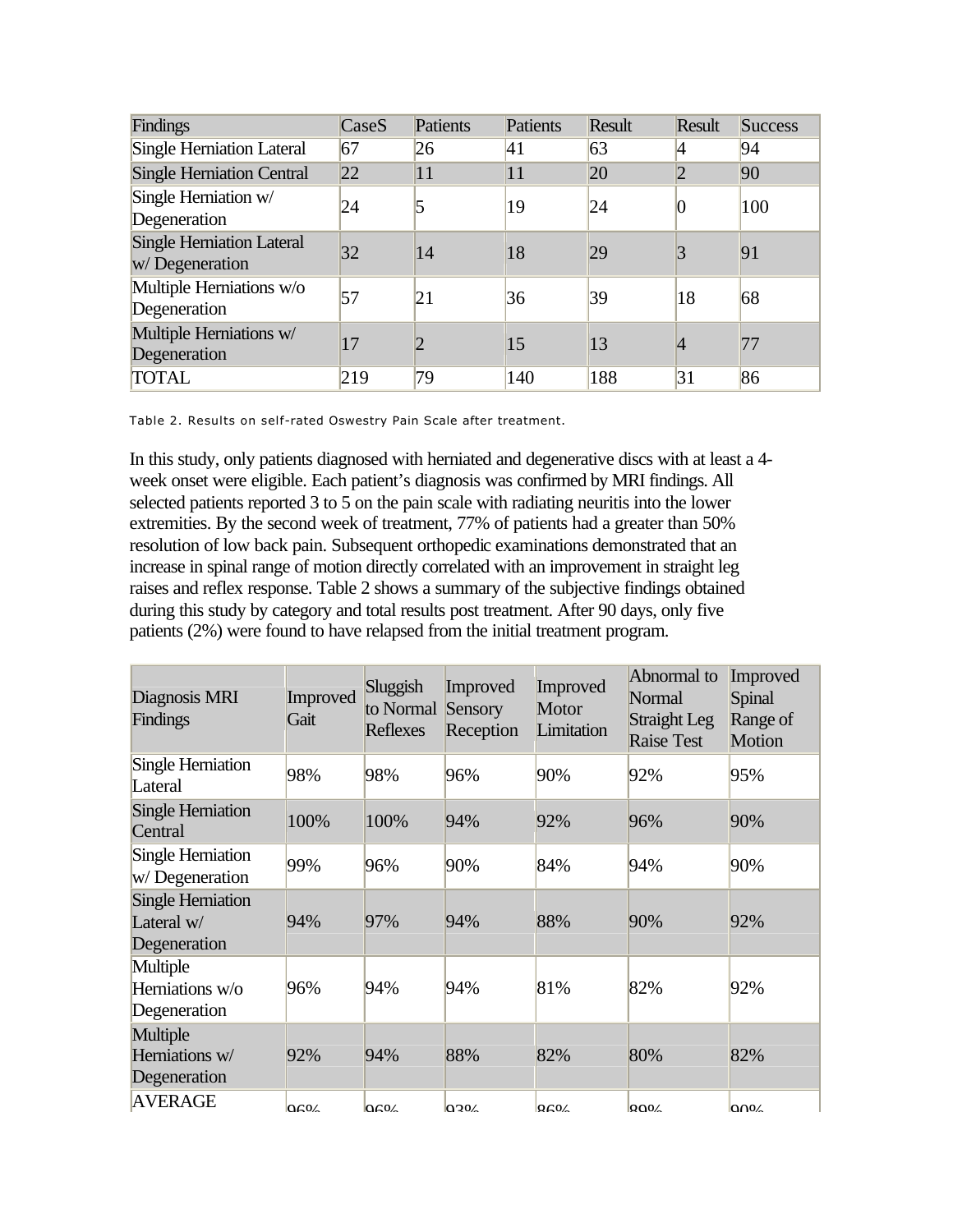|  | ID ADD OVER APME |  |  |  |  |  |  |
|--|------------------|--|--|--|--|--|--|
|--|------------------|--|--|--|--|--|--|

Table 3. Percentage of patients that had improved physical exam findings post treatment.

Ninety-two percent of patients with abnormal physical findings improved post-treatment. Ninety days later only 3% of these patients had abnormal findings. Table 3 summarizes the percentage of patients that showed improvement in physician examination findings testing both motor and sensory system function after treatment. Gait improved in 96% of the individuals who started with an abnormal gait, while 96% of those with sluggish reflexes normalized. Sensory perception improved in 93% of the patients, motor limitation diminished in 86%, 89% had a normal straight leg raise test who initially tested abnormal, and 90% showed improvement in their spinal range of motion.

### **SUMMARY**

In conclusion, nonsurgical spinal decompression provides a method for physicians to properly apply and direct the decompressive force necessary to effectively treat discogenic disease. With the biotechnological advances of spinal decompression, symptoms were restored by subjective report in 86% of patients previously thought to be surgical candidates and mechanical function was restored in 92% using objective data. Ninety days after treatment only 2% reported pain and 3% relapsed, by physical examination exhibiting motor limitations and decreased spinal range of motion. Our results indicate that in treating 219 patients with MRI-documented disc herniation and degenerative disc diseases, treatment was successful as defined by: pain reduction; reduction in use of pain medications; normalization of range of motion, reflex, and gait; and recovery of sensory or motor loss. Biotechnological advances of spinal decompression indeed reveal promising results for the future of effective management of patients with disc herniation and degenerative disc diseases. The cost for successful nonsurgical therapy is less than a tenth of that for surgery. Long-term outcome studies are needed to determine if nonsurgical treatment prevents later surgery or merely delays it.

*Thomas A. Gionis, MD, JD, MBA, MHA, FICS, FRCS, is chairman of the American Board of Healthcare Law and Medicine, Chicago; a diplomate professor of surgery, American Academy of Neurological and Orthopaedic Surgeons; and a fellow of the International College of Surgeons and the Royal College of Surgeons.*

*Eric Groteke, DC, CCIC, is a chiropractor and is certified in manipulation under anesthesia. He is also a chiropractic insurance consultant, a certified independent chiropractic examiner, and a certified chiropractic insurance consultant. Groteke maintains chiropractic centers in northeastern Pennsylvania, in Stroudsburg, Scranton, and Wilkes-Barre.*

#### **REFERENCES**

1. Eyerman E. MRI evidence of mechanical reduction and repair of the torn annulus disc. International Society of Neuroradiologists; October 1998; Orlando.